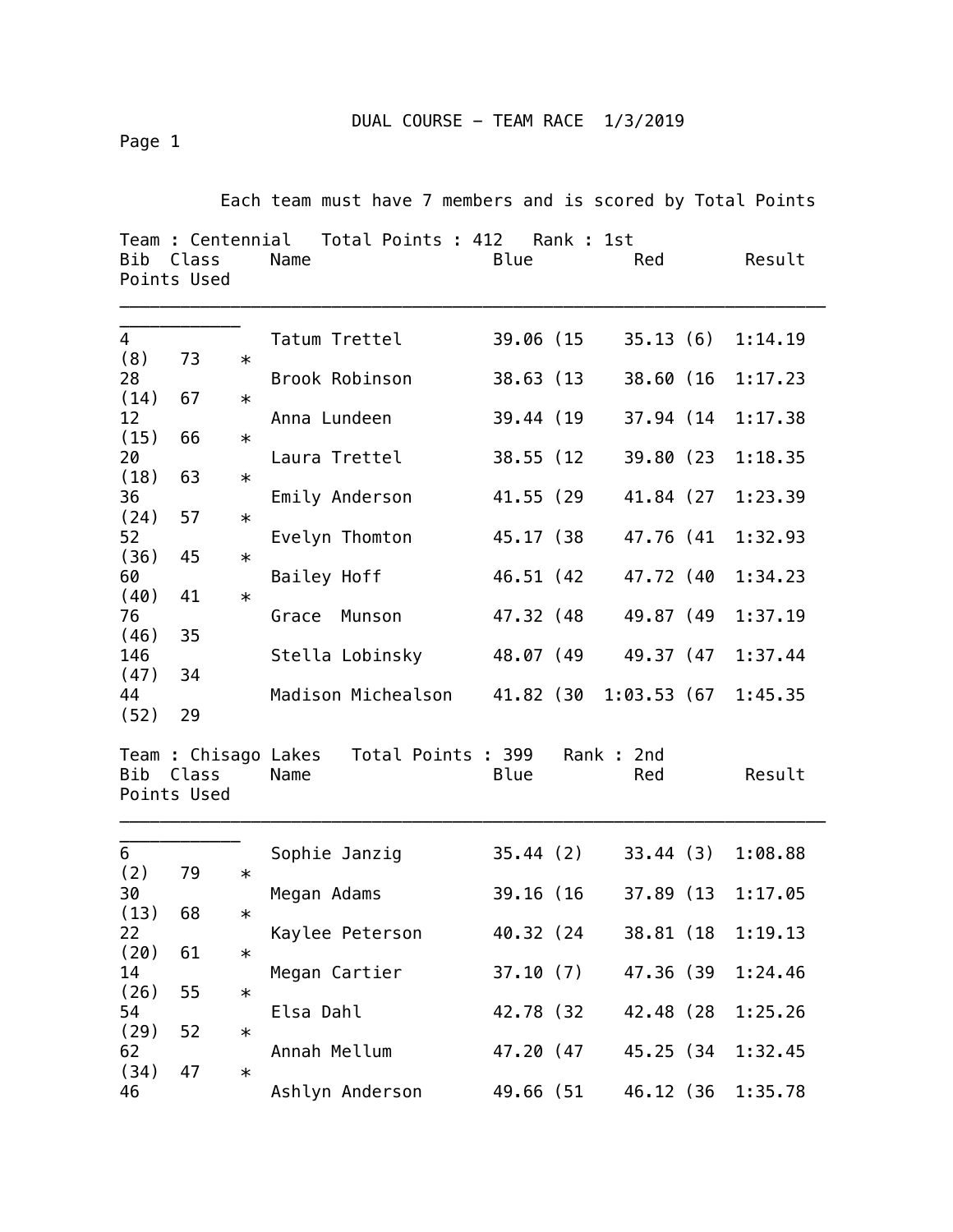| (44)        | 37                                     | $\ast$ |                            |                          |           |             |         |
|-------------|----------------------------------------|--------|----------------------------|--------------------------|-----------|-------------|---------|
| 70<br>(54)  | 27                                     |        | Alexandra Witucki          | 56.22 (59                |           | 52.98 (54   | 1:49.20 |
| 78          |                                        |        | Hailey Rivard              | 58.71 (62                |           | 56.16 (59   | 1:54.87 |
| (60)<br>38  | 21                                     |        | Lauren Lundberg            | 46.83 (44                |           | 1:28.03(78) | 2:14.86 |
| (73)        | 8                                      |        |                            |                          |           |             |         |
| Bib         | Team : Blaine<br>Class<br>Points Used  |        | Total Points : 391<br>Name | Rank: 3rd<br><b>Blue</b> |           | Red         | Result  |
| 51          |                                        |        | Kendra Entsminger          | 39.21 (17)               |           | 37.29 (11)  | 1:16.50 |
| (11)<br>3   | 70                                     | $\ast$ | Anika Snyder               | 38.76 (14                |           | 37.88 (12   | 1:16.64 |
| (12)        | 69                                     | $\ast$ |                            |                          |           |             |         |
| 67<br>(17)  | 64                                     | $\ast$ | Haily Gislason             | 38.10 (11                |           | 40.24 (24)  | 1:18.34 |
| 19          |                                        |        | Breanna Freecheck          | 41.06 (27                |           | 42.99 (32)  | 1:24.05 |
| (25)<br>130 | 56                                     | $\ast$ | Avery Soli                 | 46.23 (40                |           | 44.89 (33)  | 1:31.12 |
| (32)<br>59  | 49                                     | $\ast$ | Mikayla Wolters            | 43.10 (33                |           | 49.88 (50   | 1:32.98 |
| (37)        | 44                                     | $\ast$ |                            |                          |           |             |         |
| 43<br>(42)  | 39                                     | $\ast$ | Fiona Wahlgren             | 47.02 (46                |           | 48.31 (43   | 1:35.33 |
| 27          |                                        |        | Lauren Bosley              | 40.06 (22                |           | 56.21 (60   | 1:36.27 |
| (45)<br>136 | 36                                     |        | Lucy Kalina                | $1:01.87$ (67)           |           | 50.58 (51   | 1:52.45 |
| (59)<br>131 | 22                                     |        | Mitsuki Nishiyama          | 1:51.65(80)              |           | <b>DSQ</b>  |         |
| Bib         | Team : Andover<br>Class<br>Points Used |        | Total Points : 309<br>Name | Blue                     | Rank: 4th | Red         | Result  |
| 65          |                                        |        | Kaleigh Beggin             | 39.57 (20                |           | 38.73 (17)  | 1:18.30 |
| (16)        | 65                                     | $\ast$ |                            |                          |           |             |         |
| 17<br>(19)  | 62                                     | $\ast$ | Audrey Swenson             | 39.39 (18)               |           | 39.33 (20   | 1:18.72 |
| 41<br>(23)  | 58                                     | $\ast$ | Natalie Schoenberg         | 40.90 (25                |           | 40.37 (25   | 1:21.27 |
| 33          |                                        |        | Rachel Larson              | 44.97 (37                |           | 48.40 (45   | 1:33.37 |
| (39)<br>73  | 42                                     | $\ast$ | Isabella Gullekson         | 49.10 (50                |           | 49.82 (48   | 1:38.92 |
| (51)        | 30                                     | $\ast$ |                            |                          |           |             |         |

\_\_\_\_\_\_\_\_\_\_\_\_\_\_\_\_\_\_\_\_\_\_\_\_\_\_\_\_\_\_\_\_\_\_\_\_\_\_\_\_\_\_\_\_\_\_\_\_\_\_\_\_\_\_\_\_\_\_\_\_\_\_\_\_\_\_\_\_\_\_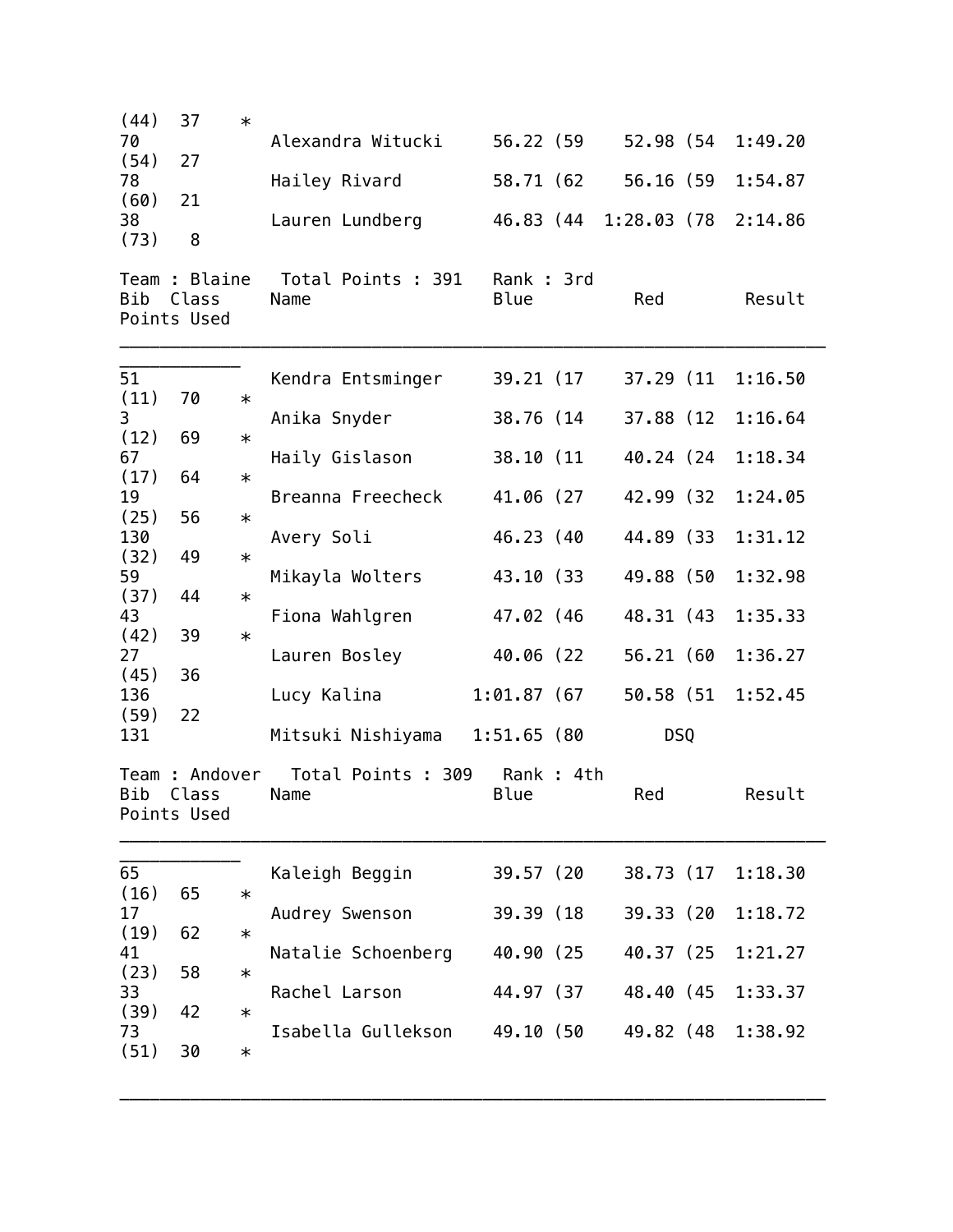## Ski Club Software from www.SplitSecond.com 1/3/2019 8:23:44 PM

~~~~~~~~~~~~~~~~~~~~~~~~~~~~~~~~~~~

~~~~~~~~~~~~~~~~~~~~~~~~~~~~~~~~~~~ NEW PAGE

DUAL COURSE - TEAM RACE 1/3/2019

Page 2

\_\_\_\_\_\_\_\_\_\_

Each team must have 7 members and is scored by Total Points

| Team : Andover  Total Points : 309  Rank : 4th<br>Bib Class<br>Name<br><b>Blue</b><br>Points Used |                          |        |                                                          |               |  | Red         | Result                |
|---------------------------------------------------------------------------------------------------|--------------------------|--------|----------------------------------------------------------|---------------|--|-------------|-----------------------|
| 49<br>(53)                                                                                        |                          |        | Elyse Schroeder                                          | 52.28 (55     |  |             | 54.66 (57 1:46.94     |
| 25                                                                                                | 28                       | $\ast$ | Delanie Schroer                                          | 44.94 (36     |  | 1:06.01 (70 | 1:50.95               |
| (57)<br>57                                                                                        | 24                       | $\ast$ | Allie Wicklund                                           | 59.34 (63     |  | 53.07 (55   | 1:52.41               |
| (58)<br>$\mathbf{1}$                                                                              | 23                       |        | Emily Schroeder                                          | 39.73 (21     |  | 1:24.42 (76 | 2:04.15               |
| (65)                                                                                              | 16                       |        |                                                          |               |  |             |                       |
| 9<br>(70)                                                                                         | 11                       |        | Beth Dittberner                                          | 40.96 (26     |  |             | 1:31.44 (81 2:12.40   |
|                                                                                                   | Bib Class<br>Points Used |        | Team : NW Alpine  Total Points : 255  Rank : 5th<br>Name | Blue          |  | Red         | Result                |
| 95<br>(5)                                                                                         | 76                       | $\ast$ | KENDALL QUALL                                            | 36.24(4)      |  | 36.16(8)    | 1:12.40               |
| 91                                                                                                |                          |        | MARIT SCOTT                                              | 37.39 (9)     |  | 36.63 (10   | 1:14.02               |
| (7)<br>92                                                                                         | 74                       | $\ast$ | KATIE BOTTEMA                                            | 42.17 (31     |  | 42.64 (30   | 1:24.81               |
| (27)                                                                                              | 54                       | $\ast$ |                                                          |               |  |             |                       |
| 93<br>(62)                                                                                        | 19                       | $\ast$ | DYLAN SHOEMAKER                                          | 1:00.71 (65   |  | 56.48 (61   | 1:57.19               |
| 98                                                                                                |                          |        | ALEXIS DUKE                                              | $1:01.57$ (66 |  | 1:03.73(68) | 2:05.30               |
| (66)<br>94                                                                                        | 15                       | $\ast$ | SAM ALTMAN                                               | 1:03.04(69)   |  | 1:06.01 (70 | 2:09.05               |
| (67)                                                                                              | 14                       | $\ast$ |                                                          |               |  |             |                       |
| 96<br>(78)                                                                                        | 3                        | $\ast$ | ELLA WALD                                                | 1:08.95(72)   |  |             | 1:30.44 (80 2:39.39   |
| 97                                                                                                |                          |        | MEME WHITE                                               | 1:59.83(81)   |  |             | $1:06.69$ (72 3:06.52 |
| (80)                                                                                              | $\mathbf{1}$             |        |                                                          |               |  |             |                       |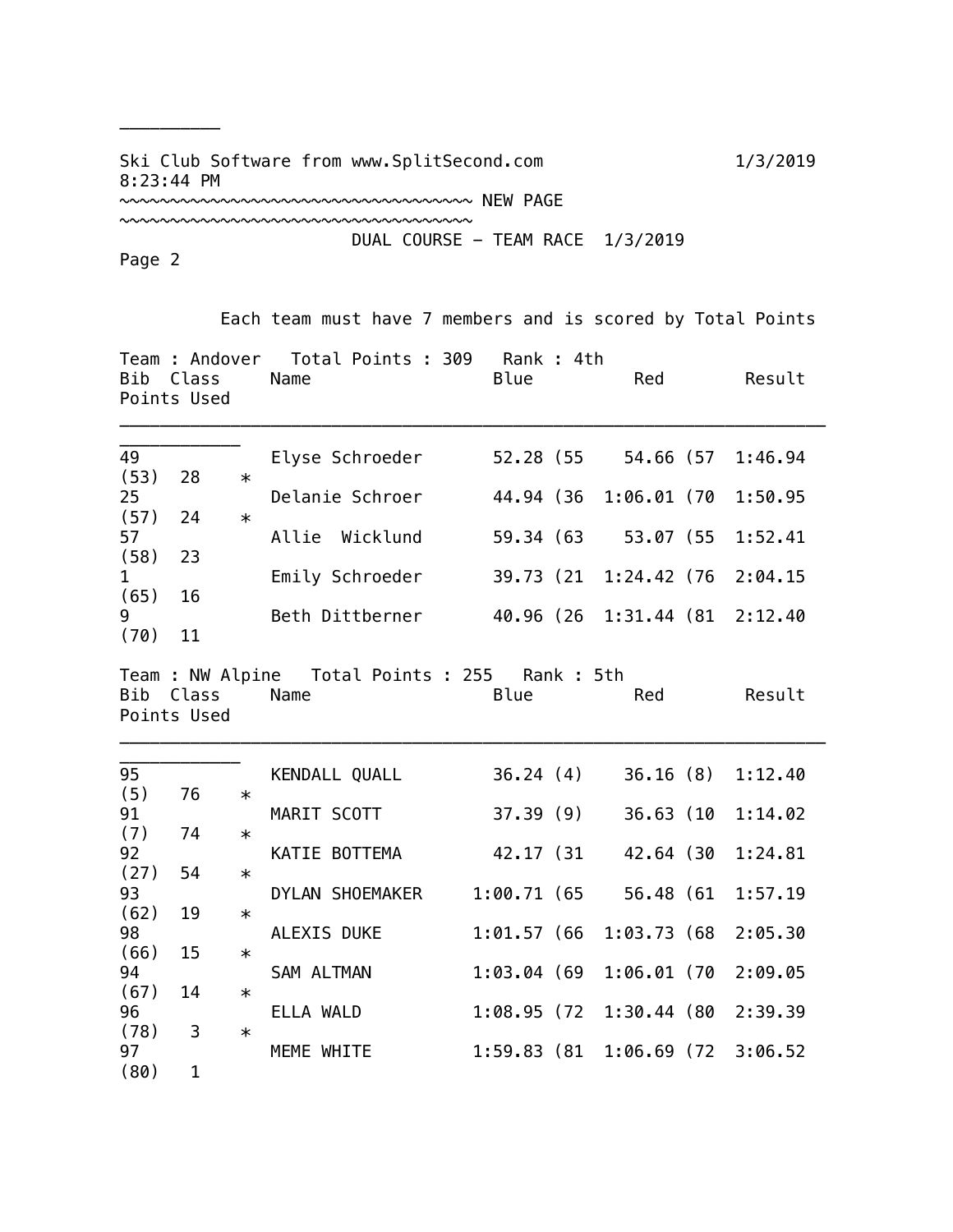| Team : Anoka<br><b>Bib</b><br>Class<br>Points Used |                      |        | Total Points : 247<br>Name                          | Rank : 6th<br><b>Blue</b> | Red           | Result  |
|----------------------------------------------------|----------------------|--------|-----------------------------------------------------|---------------------------|---------------|---------|
| $\overline{2}$<br>(3)                              | 78                   | $\ast$ | Elise Pinewski                                      | 36.06(3)                  | 33.22(2)      | 1:09.28 |
| 18<br>(9)                                          | 72                   | $\ast$ | Claire Gronski                                      | 38.07 (10                 | 36.40(9)      | 1:14.47 |
| 10<br>(10)                                         | 71                   | $\ast$ | Stella Gronski                                      | 37.21(8)                  | 38.98 (19     | 1:16.19 |
| 26                                                 |                      |        | Gretchen Mugglin                                    | 56.49 (60                 | 52.74 (53     | 1:49.23 |
| (55)<br>34                                         | 26                   | $\ast$ | Alexcis Wuorenma                                    | <b>DSQ</b>                | $1:03.46$ (66 |         |
| <b>Bib</b>                                         | Class<br>Points Used |        | Team: Armstrong Total Points: 240 Rank: 7th<br>Name | <b>Blue</b>               | Red           | Result  |
| 83                                                 |                      |        | Sarah Appelen                                       | 45.90 (39                 | 42.74 (31)    | 1:28.64 |
| (30)<br>82                                         | 51                   | $\ast$ | Anastasia Holm                                      | 46.83 (44                 | 42.59 (29     | 1:29.42 |
| (31)<br>84                                         | 50                   | $\ast$ | Vivien Gschwind                                     | 46.73 (43                 | 45.61 (35     | 1:32.34 |
| (33)<br>81                                         | 48                   | $\ast$ | Jenny Krey                                          | 1:02.56(68)               | 33.21(1)      | 1:35.77 |
| (43)                                               | 38                   | $\ast$ |                                                     |                           |               |         |
| 87<br>(56)                                         | 25                   | $\ast$ | Alexis Schoenberg 56.58 (61                         |                           | 53.74 (56     | 1:50.32 |
| 88<br>(63)                                         | 18                   | $\ast$ | Morgan Townshend                                    | 1:09.59(74)               | 50.65 (52     | 2:00.24 |
| 89<br>(71)                                         | 10                   | $\ast$ | Maria Friis                                         | 1:15.40 (77               | 57.47 (62     | 2:12.87 |
| 86<br>(74)                                         | $\overline{7}$       |        | Manon Lonfier                                       | 54.04 (56                 | 1:28.64(79)   | 2:22.68 |
| 182                                                |                      |        | Sydney Gerlach                                      | 1:35.56 (79               | 58.55 (65     | 2:34.11 |
| (77)<br>185                                        | $\overline{4}$       |        | Amelia Lochridge                                    | DSQ                       | 3:39.47(82)   |         |

\_\_\_\_\_\_\_\_\_\_\_\_\_\_\_\_\_\_\_\_\_\_\_\_\_\_\_\_\_\_\_\_\_\_\_\_\_\_\_\_\_\_\_\_\_\_\_\_\_\_\_\_\_\_\_\_\_\_\_\_\_\_\_\_\_\_\_\_\_\_

\_\_\_\_\_\_\_\_\_\_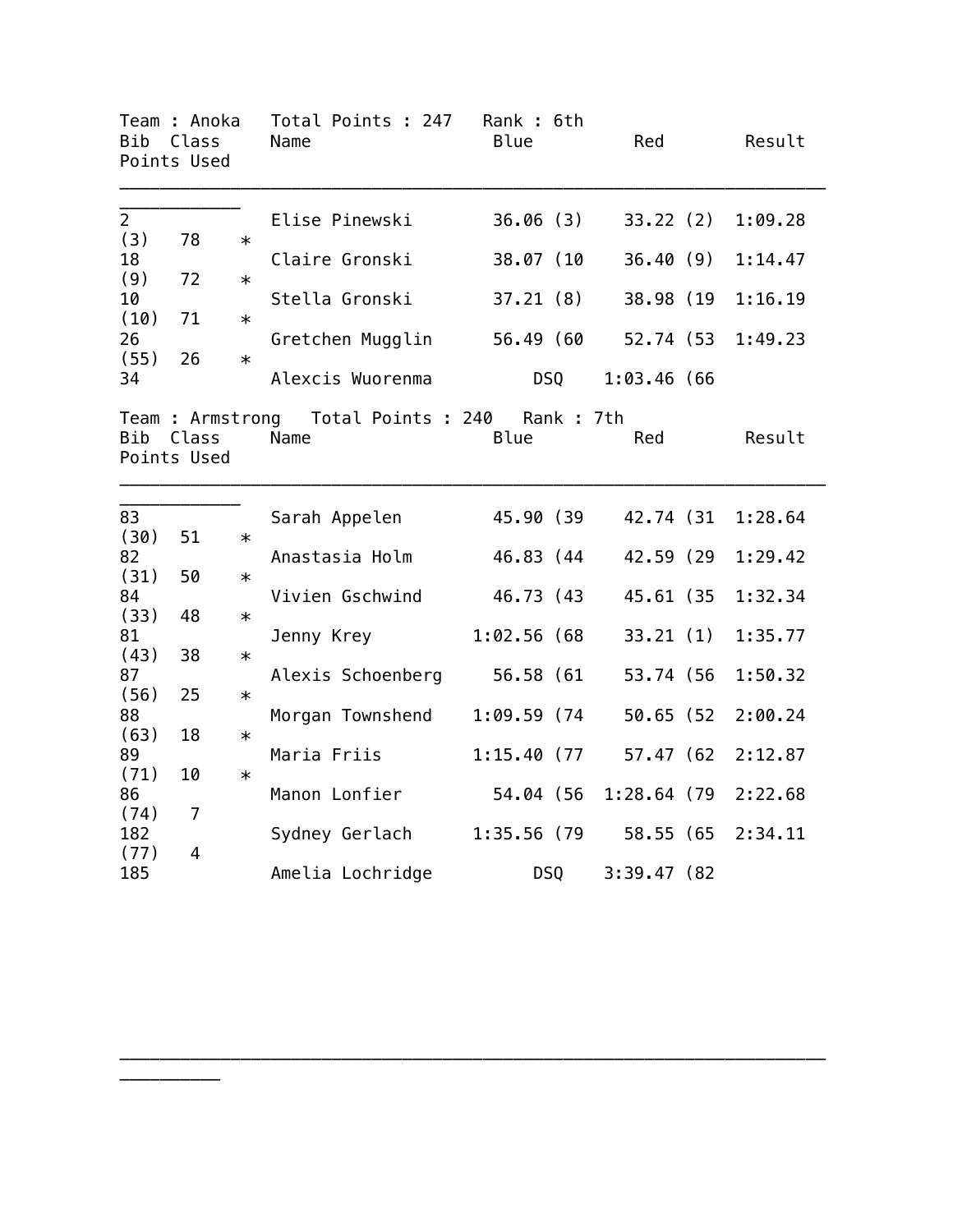~~~~~~~~~~~~~~~~~~~~~~~~~~~~~~~~~~~ NEW PAGE

~~~~~~~~~~~~~~~~~~~~~~~~~~~~~~~~~~~ DUAL COURSE - TEAM RACE 1/3/2019

Page 3

Each team must have 7 members and is scored by Total Points

| Bib         | Team : Irondale<br>Class<br>Points Used | Total Points : 162<br>Rank : 8th<br>Blue<br>Name<br>Red                     | Result                 |
|-------------|-----------------------------------------|-----------------------------------------------------------------------------|------------------------|
| 8<br>(22)   | 59                                      | Leah Newbauer<br>41.21 (28<br>$\ast$                                        | 39.69 (22<br>1:20.90   |
| 32<br>(48)  | 33                                      | 50.06 (52<br>Elizabeth Davies<br>$\ast$                                     | 48.23 (42<br>1:38.29   |
| 16          |                                         | 50.52 (53<br>Emma Eclov-Reher                                               | 1:38.90<br>48.38 (44   |
| (50)<br>24  | 31                                      | $\ast$<br>Abbie Brown<br>59.86 (64                                          | 55.55 (58<br>1:55.41   |
| (61)<br>40  | 20                                      | $\ast$<br>Kaia Rodgers<br>1:03.86 (70                                       | 58.00 (64<br>2:01.86   |
| (64)<br>48  | 17                                      | $\ast$<br>Megan Henkenius<br>1:27.20 (78                                    | $1:20.61$ (75 2:47.81) |
| (79)        | $\overline{2}$                          | $\ast$                                                                      |                        |
| Bib         | Class<br>Points Used                    | Team : Spectrum  Total Points : 135  Rank : 9th<br>Name<br>Blue<br>Red      | Result                 |
| 400<br>(6)  | 75                                      | 36.97(6)<br>Sidney Brenteson<br>$\ast$                                      | 35.74 (7)<br>1:12.71   |
| 401<br>(21) | 60                                      | 40.16 (23<br>Sophie Brenteson<br>$\ast$                                     | 39.33 (20<br>1:19.49   |
| <b>Bib</b>  | Team : CCS<br>Class<br>Points Used      | Total Points : 130<br>Rank: 10th<br>Blue<br>Name<br>Red                     | Result                 |
|             |                                         |                                                                             |                        |
| 500<br>(4)  | 77                                      | 36.71(5)<br>Hailey Baas<br>$\ast$                                           | 34.01(5)<br>1:10.72    |
| 501<br>(28) | 53                                      | Hannah Baas<br>43.87 (34<br>$\ast$                                          | 41.12 (26<br>1:24.99   |
| Bib         | Class                                   | Team : Coon Rapids Total Points : 120<br>Rank : 11th<br>Name<br>Blue<br>Red | Result                 |